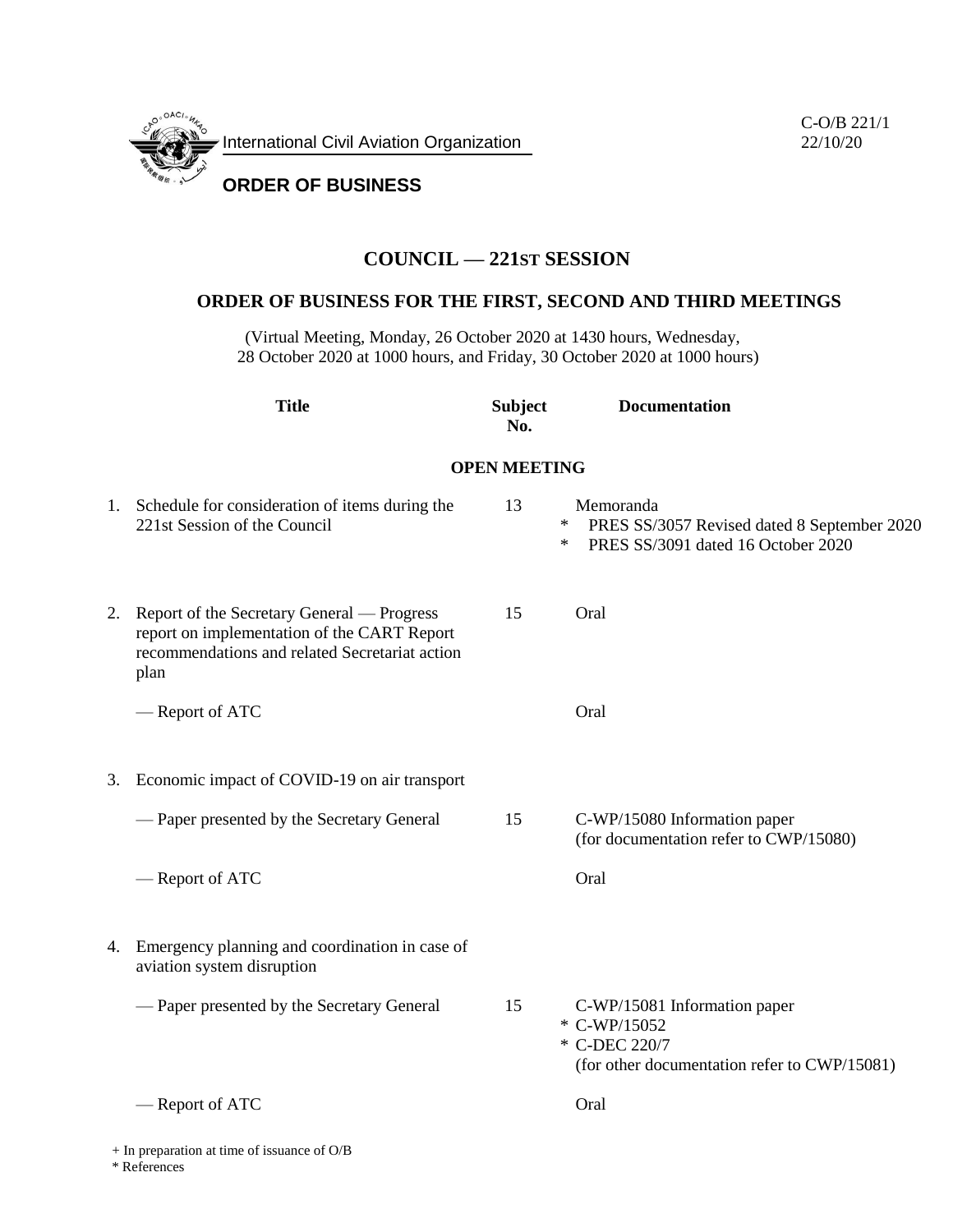|    | <b>Title</b>                                                                                                                                                    | <b>Subject</b><br>No. | <b>Documentation</b>                                                                                                                                   |
|----|-----------------------------------------------------------------------------------------------------------------------------------------------------------------|-----------------------|--------------------------------------------------------------------------------------------------------------------------------------------------------|
|    | 5. Operating Plan for the Technical Cooperation<br>Bureau for the period 2021-2023                                                                              |                       |                                                                                                                                                        |
|    | — Paper presented by the Secretary General                                                                                                                      | 42                    | C-WP/15086 Information paper<br>* C-WP/15087, C-WP/15085, C-WP/14961<br>* C-DEC 218/2<br>* ICAO Business Plan 2020-2022                                |
|    | -Report of TCC                                                                                                                                                  |                       | Oral                                                                                                                                                   |
| 6. | Progress report on the implementation of the new<br>strategy and business model for TCB                                                                         |                       |                                                                                                                                                        |
|    | — Paper presented by the Secretary General                                                                                                                      | 42                    | C-WP/15087 Information paper<br>* C-WP/15086, C-WP/14881, C-WP/14832<br>* C-DEC 217/14, C-DEC 216/1                                                    |
|    | — Report of TCC/FIC                                                                                                                                             |                       | Oral                                                                                                                                                   |
| 7. | Business Plan for the Global Aviation Training<br>(GAT) activities for the period 2021-2023                                                                     |                       |                                                                                                                                                        |
|    | — Paper presented by the Secretary General                                                                                                                      | 14.3.8                | C-WP/15088 Information paper<br>* C-WP/14988<br>* C-DEC 218/2<br>* ICAO Civil Aviation Training Policy<br>(for other documentation refer to CWP/15088) |
|    | - Report of TCC/FIC                                                                                                                                             |                       | Oral                                                                                                                                                   |
|    | 8. 2021 Technical Cooperation Administrative and<br>Operational Services Cost (AOSC) budget<br>estimates and update of the 2020 AOSC income<br>and expenditures |                       |                                                                                                                                                        |
|    | — Paper presented by the Secretary General                                                                                                                      | 42                    | C-WP/15085 Information paper<br>* C-WP/15087, C-WP/15086, C-WP/14960<br>* C-DEC 218/2<br>* A40-WP/34                                                   |
|    | - Report of TCC/FIC                                                                                                                                             |                       | Oral                                                                                                                                                   |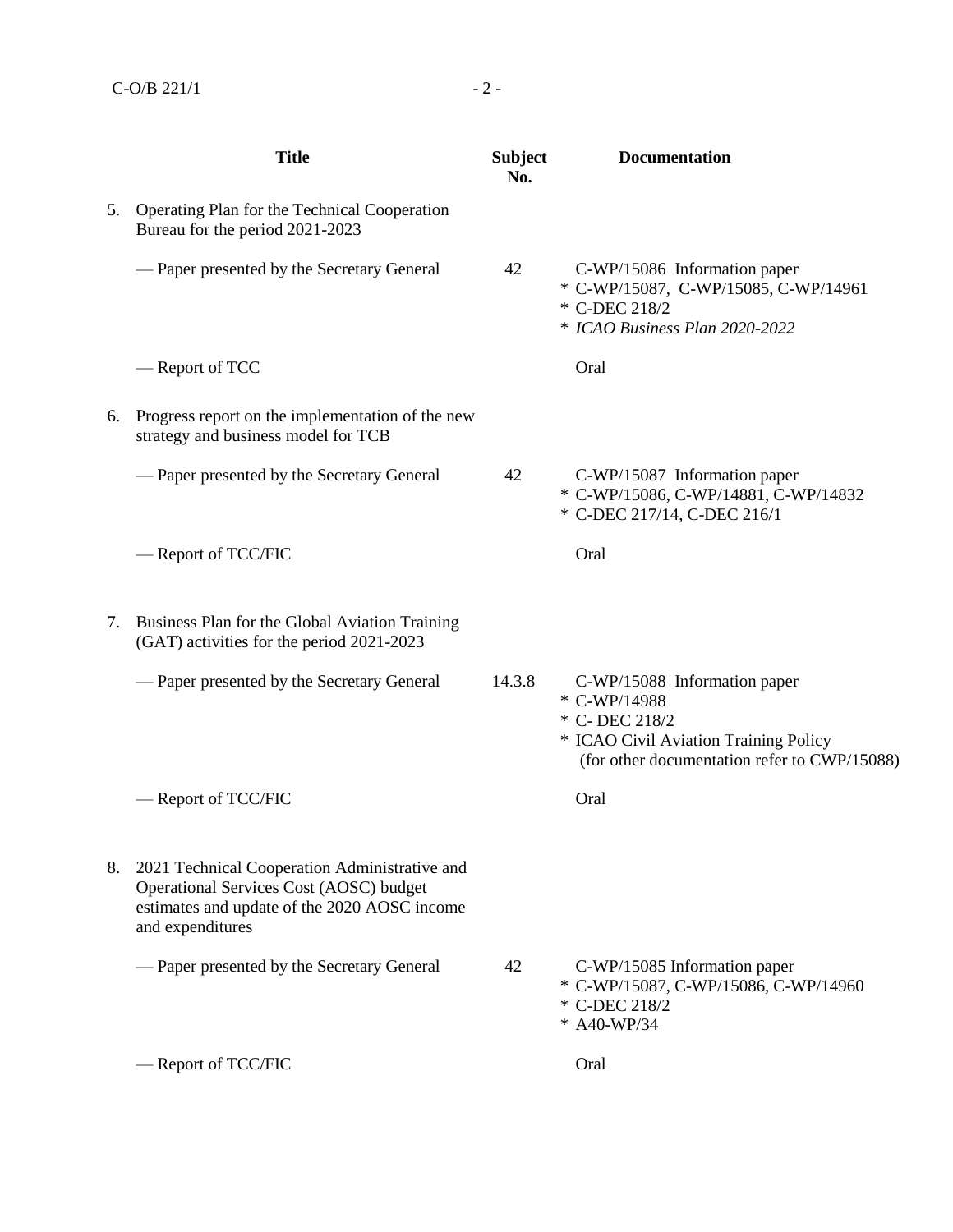| <b>Title</b>                                                                                                                                          | <b>Subject</b><br>No. | <b>Documentation</b>                                                                                                                                                                   |
|-------------------------------------------------------------------------------------------------------------------------------------------------------|-----------------------|----------------------------------------------------------------------------------------------------------------------------------------------------------------------------------------|
| 9. No Country Left Behind (NCLB) initiative,<br>implementation assistance policy and report on<br>the ICAO Technical Assistance Programme for<br>2019 |                       |                                                                                                                                                                                        |
| - Paper presented by the Secretary General                                                                                                            | 42.1.1                | C-WP/15038<br>* C-WP/15036, C-WP/14999, C-WP/14961<br>* C-DEC 218/2, C-DEC 217/14, C-DEC 217/1<br>(for other documentation refer to CWP/15038)                                         |
| — Report of ISPG                                                                                                                                      |                       | Oral                                                                                                                                                                                   |
| 10. Financial situation of the Organization and level<br>of the Working Capital Fund (WCF)                                                            |                       |                                                                                                                                                                                        |
| — Paper presented by the Secretary General                                                                                                            | 18.14                 | C-WP/15083<br>* C-WP/15069, C-WP/14979, C-WP/14975<br>* A40-WP/34, A40-WP/31<br>* Doc 7515, The ICAO Financial Regulations                                                             |
| — Report of FIC                                                                                                                                       |                       | Oral                                                                                                                                                                                   |
| 11. Budget and Operating Plan for the Ancillary<br>Revenue Generation Fund (ARGF) for 2021                                                            |                       |                                                                                                                                                                                        |
| - Paper presented by the Secretary General                                                                                                            | 18.14                 | C-WP/15077<br>* C-WP 14959, C-WP/14888, C-WP/14870,<br>* C-DEC 218/2, C-DEC 217/14, C-DEC 217/8<br>* Policy on Revenue-Generating Activities<br>(for documentation refer to CWP/15077) |
| - Report of FIC                                                                                                                                       |                       | Oral                                                                                                                                                                                   |
| 12. Report of the Secretary General — Progress<br>report on the implementation of the FIC guidance<br>package                                         | 18.14                 | Oral                                                                                                                                                                                   |
| — Report of FIC                                                                                                                                       |                       | Oral                                                                                                                                                                                   |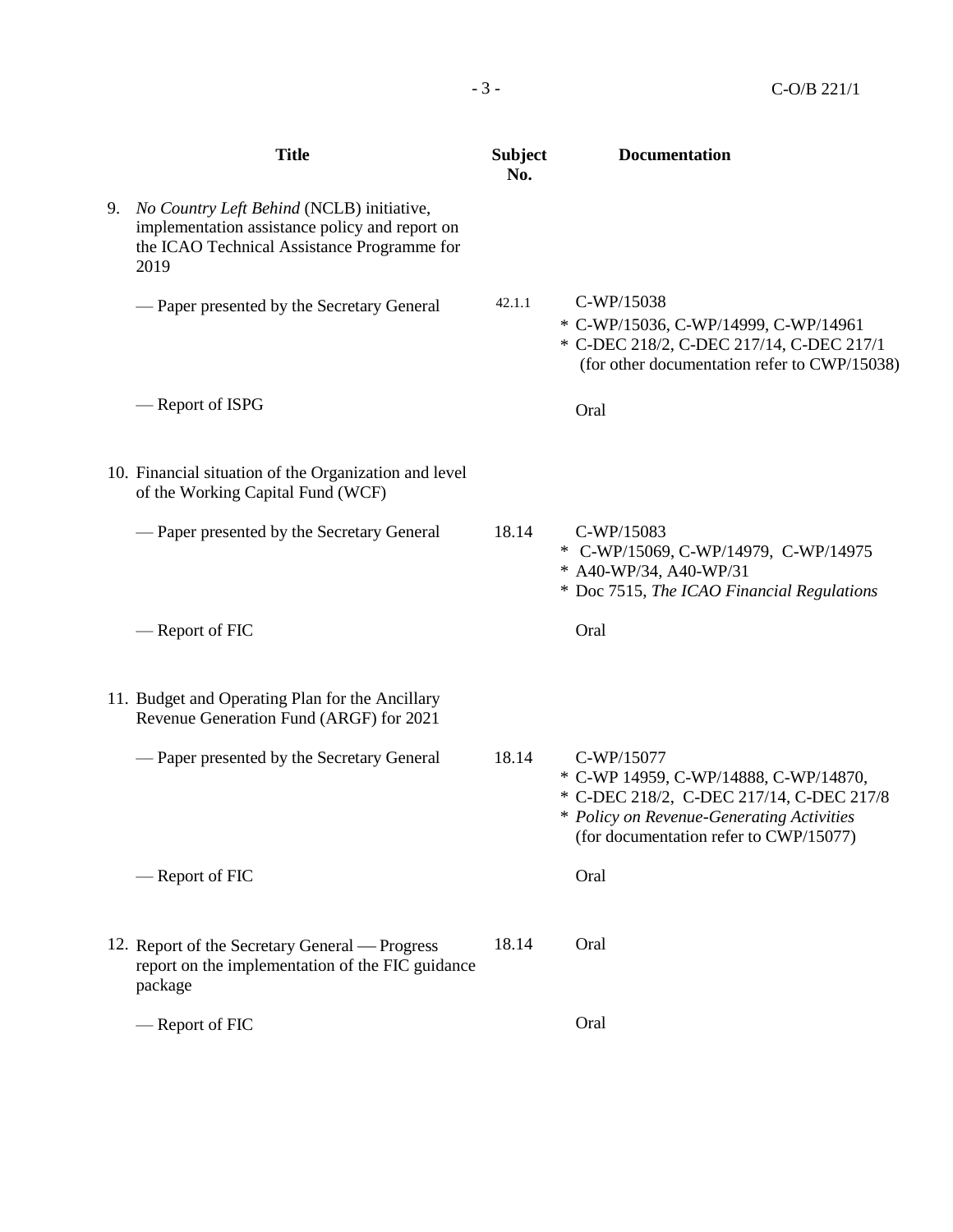| <b>Title</b>                                                                                              | <b>Subject</b><br>No. | <b>Documentation</b>                                                                                                    |
|-----------------------------------------------------------------------------------------------------------|-----------------------|-------------------------------------------------------------------------------------------------------------------------|
| 13. Report of the Chairperson — Annual Report of<br>the Evaluation and Audit Advisory Committee<br>(EAAC) | 13                    | C-WP/15113<br>* C-WP/14946                                                                                              |
| - Report of FIC                                                                                           |                       | Oral                                                                                                                    |
| 14. Work Programme of the Evaluation and Internal<br>Audit Office (EAO) for 2021                          |                       |                                                                                                                         |
| — Paper presented by the Secretary General                                                                | 13                    | C-WP/15114<br>* C-WP/14945<br>* C-DEC 210/9, C-DEC 205/7                                                                |
| 15. Progress report on the implementation of the<br>revised ICAO Ethics Framework                         | $\overline{7}$<br>7.1 |                                                                                                                         |
| — Paper presented by the Secretary General                                                                | 7.4                   | C-WP/15078<br>* C-DEC 220/7, C-DEC 220/1<br>* Doc 7350, The ICAO Service Code<br>(for documentation refer to CWP/15078) |
| — Report of HRC                                                                                           |                       | Oral                                                                                                                    |
| - Report of WGGE                                                                                          |                       | Oral                                                                                                                    |
| - Report of The Small Group                                                                               |                       | Oral                                                                                                                    |
|                                                                                                           | <b>CLOSED MEETING</b> |                                                                                                                         |

| 16. Review of differences to Annex $17 -$ Security<br>notified by States |    |                                                                                                                                |  |  |
|--------------------------------------------------------------------------|----|--------------------------------------------------------------------------------------------------------------------------------|--|--|
| — Paper presented by the Secretary General                               | 52 | C-WP/15105 Restricted<br>* C-WP/14943<br>* C-DEC 218/5<br>* State letter AS 8/2.1-19/85 Confidential<br>dated 16 December 2019 |  |  |
| — Report of UIC                                                          |    | Oral                                                                                                                           |  |  |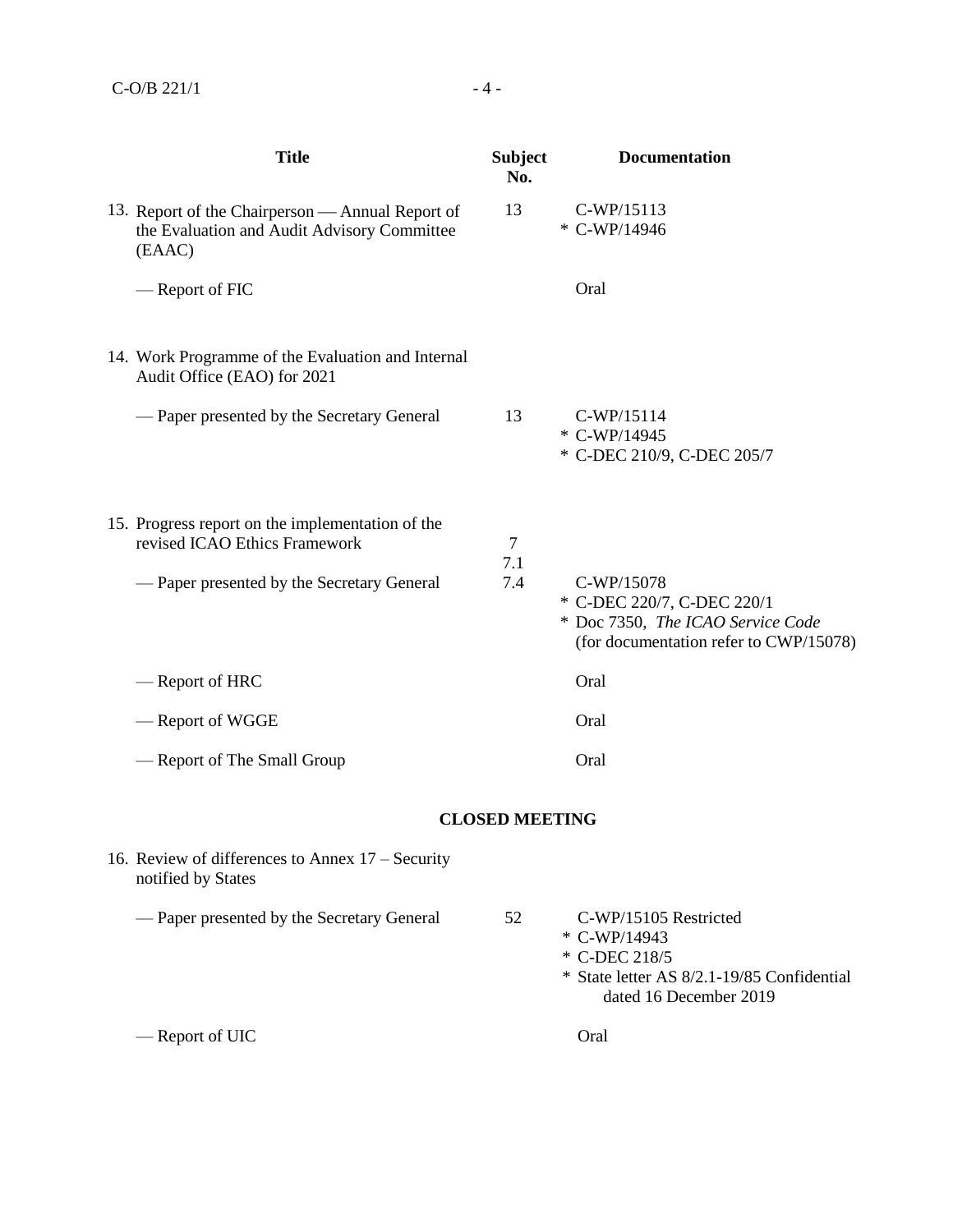|  | <b>Title</b>                                                                                                                                                 | <b>Subject</b><br>No. | <b>Documentation</b>                                                                                                                                                                                                                                                         |
|--|--------------------------------------------------------------------------------------------------------------------------------------------------------------|-----------------------|------------------------------------------------------------------------------------------------------------------------------------------------------------------------------------------------------------------------------------------------------------------------------|
|  |                                                                                                                                                              | <b>OPEN MEETING</b>   |                                                                                                                                                                                                                                                                              |
|  | 17. Organization and agenda for the Thirty-second<br>Meeting of the Aviation Security Panel<br>(AVSECP/32)                                                   |                       |                                                                                                                                                                                                                                                                              |
|  | — Paper presented by the Secretary General                                                                                                                   | 52                    | $C-WP/15101$<br>* C-WP/15049<br>* C-DEC 217/13                                                                                                                                                                                                                               |
|  | — Report of UIC                                                                                                                                              |                       | Oral                                                                                                                                                                                                                                                                         |
|  | 18. Report of the AFI SECFAL Plan Steering<br>Committee — Report of the Ninth Meeting of the<br>AFI SECFAL Plan Steering Committee<br>(AFI SECFAL Plan SC/9) | 52                    | + Oral                                                                                                                                                                                                                                                                       |
|  | 19. Update on ICAO Cybersecurity activities including<br>an update on feasibility study on the mechanism to<br>address the ICAO Cybersecurity Work Programme |                       |                                                                                                                                                                                                                                                                              |
|  | — Paper presented by the Secretary General                                                                                                                   | 52                    | C-WP/15104 Information paper<br>* C-WP/14997<br>* C-DEC 219/2<br>* Doc 10140, Assembly Resolutions in Force<br>(as of 4 October 2019)                                                                                                                                        |
|  | — Report of ANC                                                                                                                                              |                       | Oral                                                                                                                                                                                                                                                                         |
|  | - Report of UIC                                                                                                                                              |                       | Oral                                                                                                                                                                                                                                                                         |
|  | 20. Appointment of Members to the International<br><b>Explosives Technical Commission (IETC)</b>                                                             |                       |                                                                                                                                                                                                                                                                              |
|  | — Paper presented by the President of the<br>Council                                                                                                         | 52                    | C-WP/15106<br>* C-WP/14646<br>* C-DEC 212/6<br>* State letter AS 8/11.1-IND/2020/3<br>dated 10 June 2020<br>* State letter AS 8/11.1-IND/18/2<br>dated 31 January 2018<br>* Doc 9571, Convention on the Marking of Plastic<br><b>Explosives for the Purpose of Detection</b> |
|  | - Report of UIC                                                                                                                                              |                       | Oral                                                                                                                                                                                                                                                                         |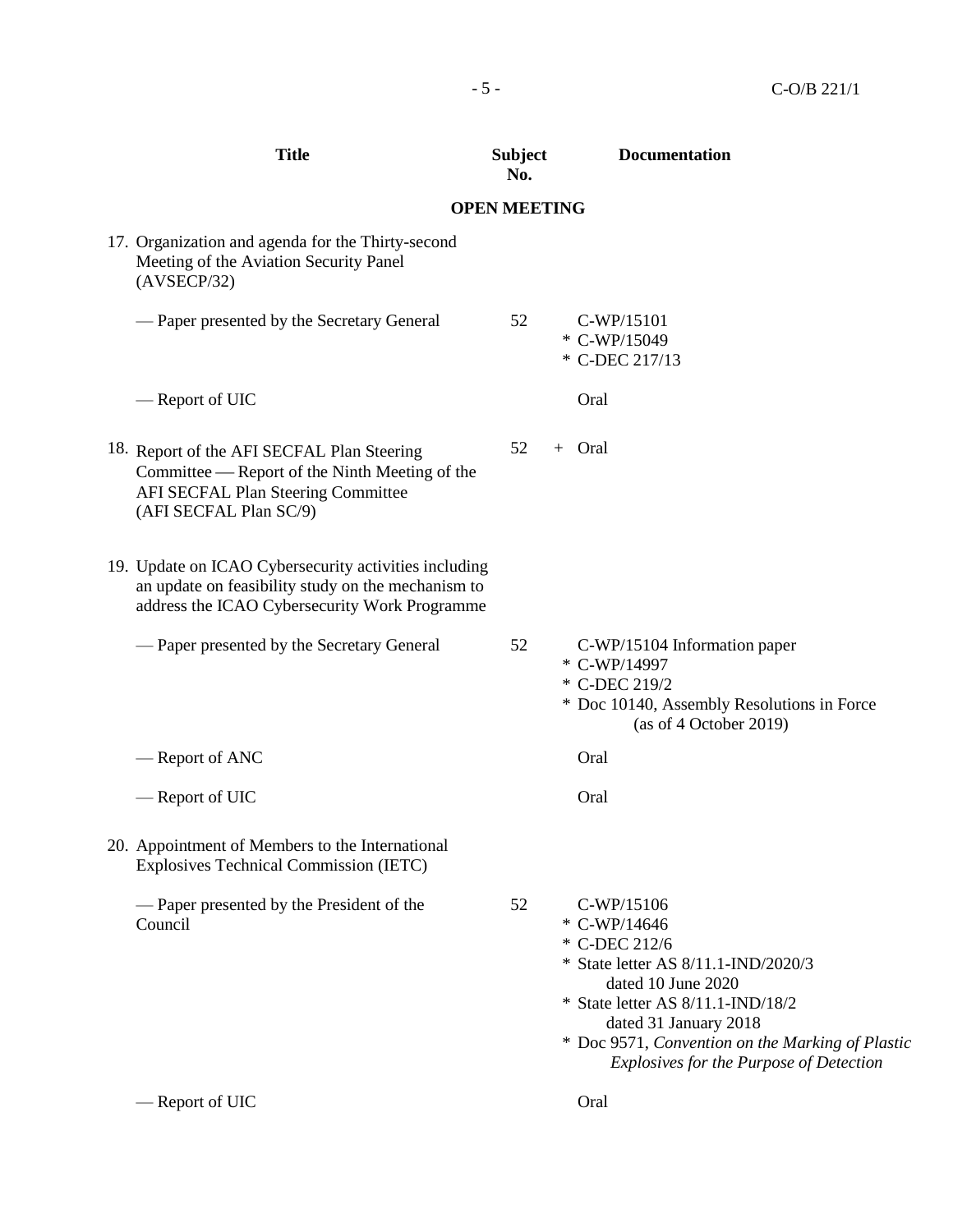| <b>Title</b>                                                                                                               | <b>Subject</b><br>No. | <b>Documentation</b>                                                                                                                     |
|----------------------------------------------------------------------------------------------------------------------------|-----------------------|------------------------------------------------------------------------------------------------------------------------------------------|
| 21. Need, agenda, date, organization, site and<br>languages for the High-level Facilitation<br>Conference 2021 (HLFC 2021) |                       |                                                                                                                                          |
| — Paper presented by the Secretary General                                                                                 | 15.4<br>∗<br>∗<br>∗   | $C-WP/15107$<br>C-DEC 220/2, C-DEC 219/3, C-DEC 206/2<br>Annex $9$ — <i>Facilitation</i><br>(for other documentation refer to CWP/15107) |
| — Report of ATC                                                                                                            |                       | Oral                                                                                                                                     |
| 22. Any other business                                                                                                     |                       |                                                                                                                                          |

#### **Ninth Meeting of the Commission of Experts of the Supervisory Authority of the International Registry (CESAIR)**

In the absence of comments by 11 March 2020 to the President of the Council's memorandum PRES SS/3005 dated 4 March 2020, and pursuant to the Rules of Procedure for the Commission of Experts of the Supervisory Authority of the International Registry, the President, on behalf of the Council, had convened the Ninth Meeting of the CESAIR in a virtual setting from 29 to 30 June 2020.

#### **Appointment of Member and Alternate on the Air Navigation Commission (ANC)**

In the absence of comments by 28 September 2020, to the President of the Council's email dated 22 September 2020, Mr. Bernt Tore Larsen from the Government of Denmark, on behalf of the Governments of Estonia, Finland, Iceland, Latvia, Norway and Sweden, has been appointed to serve as Member on the ANC to succeed Mr. Tom Andersen who will henceforth serve as his Alternate, with effect from 5 October 2020.

### **Appointment of Member and Alternate on the Air Transport (ATC), Finance (FIC), Human Resources (HRC), Joint Support (JSC), Technical Co-operation (TCC) and Unlawful Interference (UIC) Committees and the Working Group on Governance and Efficiency (WGGE)**

Pursuant to the President of the Council's email dated 21 September 2020, and in accordance with paragraph 3 and 7 of the Special Provisions in the Rules of Procedure for Standing Committees of the Council (Doc 8146), the Representative of France on the Council, Mr. Laurent Pic, has been appointed as Member on the ATC, FIC, UIC and HRC with effect from 18 September 2020.

Pursuant to the President of the Council's email dated 6 October 2020, Ms. Eileen Poh, the Representative of Singapore on the Council, has been appointed as Member on the ATC, FIC, JSC and UIC to replace Mr. Tee Chiou Ng who will serve as her Alternate, and as Member and Alternate respectively on the WGGE, with effect from 12 October 2020, and, Ms. Erlina Ang has been appointed as Alternate member on the ATC, FIC and the WGGE, with effect from 19 October 2020.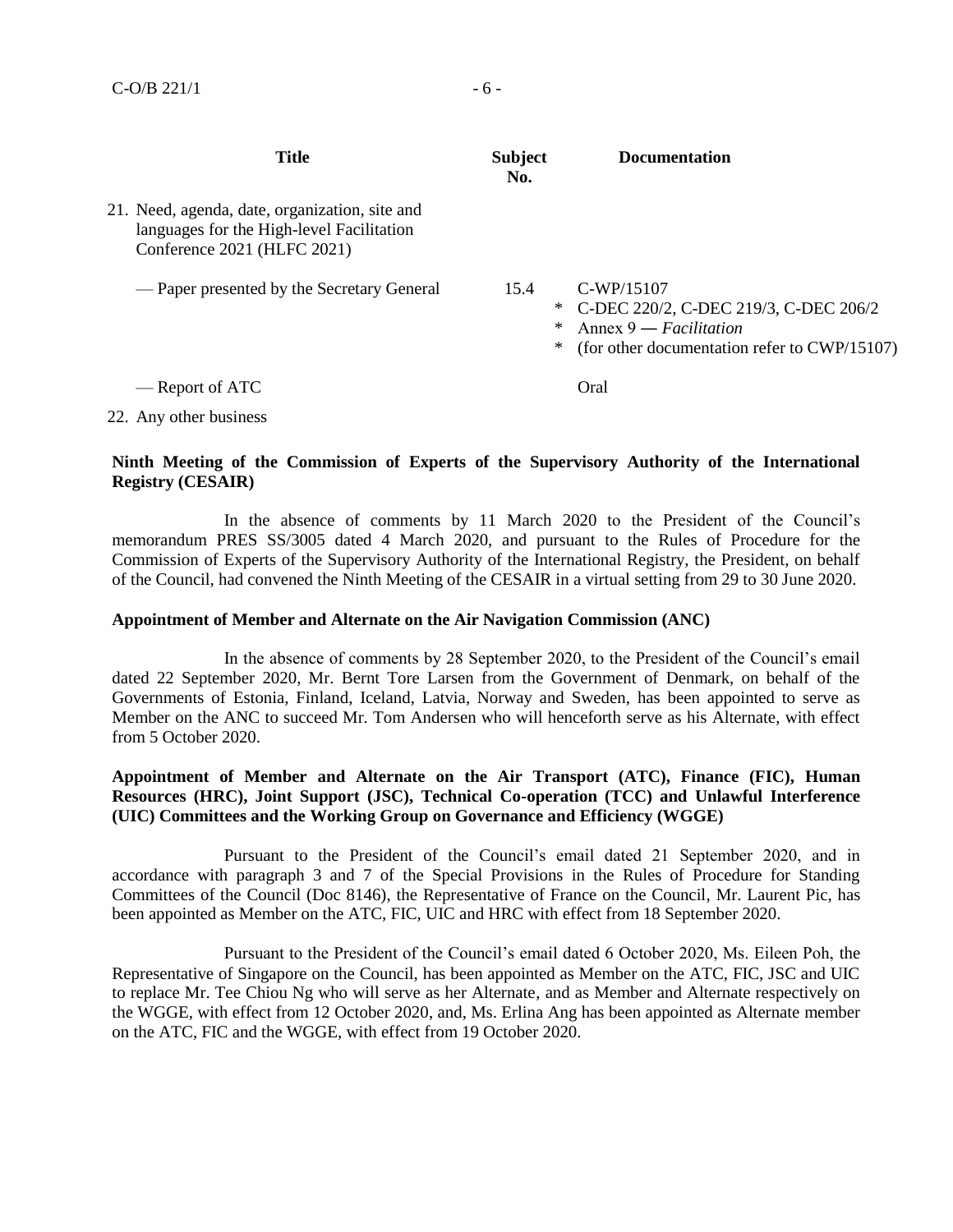Pursuant to the President of the Council's email dated 29 September 2020, Ms. Zarina Begum, nominated by the Representative of Malaysia on the Council, has been appointed as Alternate Member on the ATC, JSC and TCC with effect from 25 September 2020.

### **Request from the European Union to participate as Observer in closed meetings of the Council on aviation security**

Pursuant to the President of the Council's email dated 10 July 2020, and in accordance with Rule 32 a) of the *Rules of Procedure for the Council*, Mr. Klaus Winkler, Head of Office, Office of the European Union in Montréal, has been invited to participate as Observer on behalf of the EU, during the 221st Session of the Council's consideration, in closed session, of all items related to aviation security.

#### **Request from the CANSO to participate as Observer in closed meetings of the Council on aviation security**

Pursuant to the President of the Council's email dated 17 July 2020, and in accordance with Rule 32 a) of the *Rules of Procedure for the Council*, Mr. Nico Voorbach, CANSO Director, ICAO and Industry Affairs, has been invited to participate as Observer on behalf of the EU, during the 221st Session of the Council's consideration of items in closed session as appropriate.

### **Request from the Airports Council International (ACI) to participate as Observer in closed meetings of the Council on aviation security**

Pursuant to the President of the Council's email dated 18 August 2020, and in accordance with Rule 32 a) of the *Rules of Procedure for the Council*, Mr. Michael Rossell, Deputy Director General, External Affairs, ACI, has been invited to participate as Observer on behalf of the ACI, during the 221st Session of the Council's consideration, in closed session, of all items related to aviation safety, security and environmental protection.

#### **Request from IATA to participate as Observer in closed meetings of the Council on aviation security**

Pursuant to the President of the Council's email dated 18 September 2020, and in accordance with Rule 32 a) of the *Rules of Procedure for the Council*, Mr. Michael Comber, Director, ICAO Relations, IATA, has been invited to participate as Observer on behalf of IATA, during the 221st Session of the Council's consideration of items in closed session, of all items related to aviation safety and security.

### **Request from the IBAC to participate as Observer in closed meetings of the Council on aviation security**

Pursuant to the President of the Council's email dated 21 July 2020, and in accordance with Rule 32 a) of the *Rules of Procedure for the Council* Mr. Andreas Meyer, Director, ICAO Liaison, IBAC, has been invited to participate as Observer on behalf of the IBAC, during the 221st Session of the Council's consideration, in closed session, of all items related to aviation safety and security.

#### **Council working papers presented for information**

As the President of the Council has not received any requests to have the following information papers tabled for consideration, it is considered that the Council has noted the information provided therein: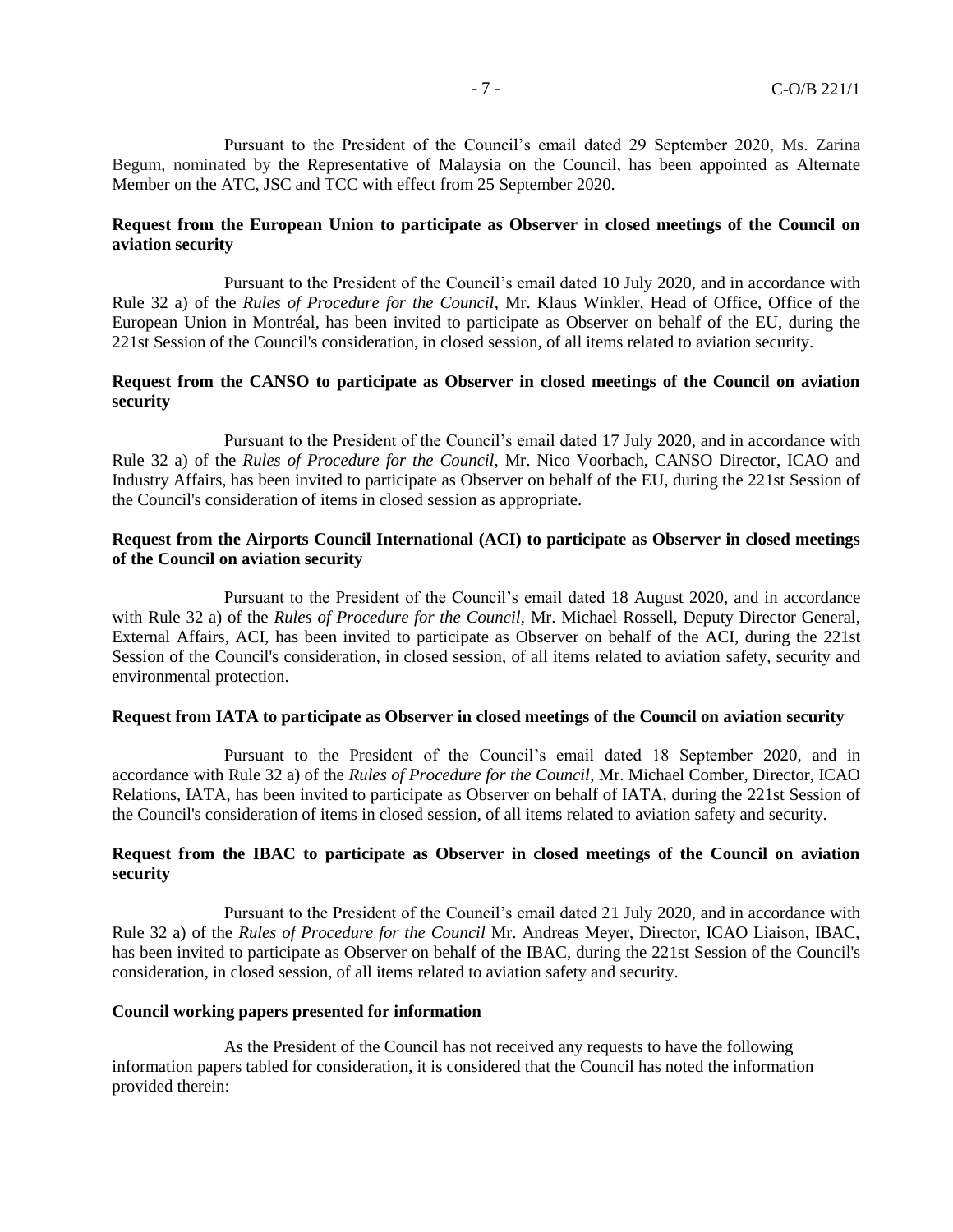- C-WP/15062 *Report on CAEP membership for 2019*
- C-WP/15122 *Report on resource mobilization and Voluntary Funds activities for 2019*
- C-WP/15123 *Resolutions of the 74th Session of the United Nations General Assembly (UNGA)*
- C-WP/15125 *Report of the JIU for 2019 and programme of work for 2020*
- C-WP/15126 *Report of the JIU entitled "Review of the integration of disaster risk reduction in the work of the United Nations system in the context of the 2030 Agenda for Sustainable Development" (JIU/REP/2019/3)*
- C-WP/15127 *Report of the JIU entitled "Review of change management in United Nations system organizations" (JIU/REP/2019/4)*
- C-WP/15128 *Report of the JIU entitled "Managing cloud computing services in the United Nations system" (JIU/REP/2019/5)*
- C-WP/15129 *Report of the JIU entitled "Review of audit and oversight committees in the United Nations system" (JIU/REP/2019/6)*

The above actions will be recorded under Any other business in the relevant C-DEC.

#### **NOTE:**

#### **Items for discussion during the subsequent meetings of the current Session of the Council will be:**

- Report of the ANC Consolidated report on Planning and Implementation Regional Groups (PIRGs) and Regional Aviation Safety Groups (RASGs) for 2019; [C-WP/15095]
- Report of the ANC Evolution of the Universal Safety Oversight Audit Programme (USOAP) Continuous Monitoring Approach (CMA); Paper presented by the Secretary General [C-WP/15097]
- Progress report of the Monitoring and Assistance Review Board (MARB); Paper presented by the Secretary General [C-WP/15098 (IP) Restricted]
- Report of the AFI Plan Steering Committee Report of the Twenty-third Meeting of the AFI Plan Steering Committee (AFI Plan SC/23); Oral
- Report of the JSC Recommendations of the Joint Support Committee related to items under the Danish and Icelandic Joint Financing Agreements reviewed during the 221st Session; [C-WP/15108]
- Secretary General's sessional progress report; Paper presented by the Secretary General [C-WP/15076  $(\mathbb{P})$ ]
- Report of the Secretary General; Update on information security management at ICAO; Oral
- Update on the work on the Carbon Offsetting and Reduction Scheme for International Aviation (CORSIA); Paper presented by the Secretary General [C-WP/15109]; AGC Oral report
- Report of the TAB Chairperson Recommendations by the Technical Advisory Body (TAB) on CORSIA eligible emission units; [C-WP/15110]; AGC (Oral)
- Results of the consultation with Member States on amendments to the ICAO document "CORSIA Sustainability Criteria for CORSIA Eligible Fuels"; Paper presented by the Secretary General [C-WP/15111]; AGC (Oral)
- Report of the CAEP Chairperson Recommendations related to CORSIA eligible Sustainability Certification Schemes (SCSs); [C-WP/15112]; AGC (Oral)
- Report of the CAEP Chairperson Results of the Committee on Aviation Environmental Protection (CAEP) Steering Group (SG) Meeting; Oral report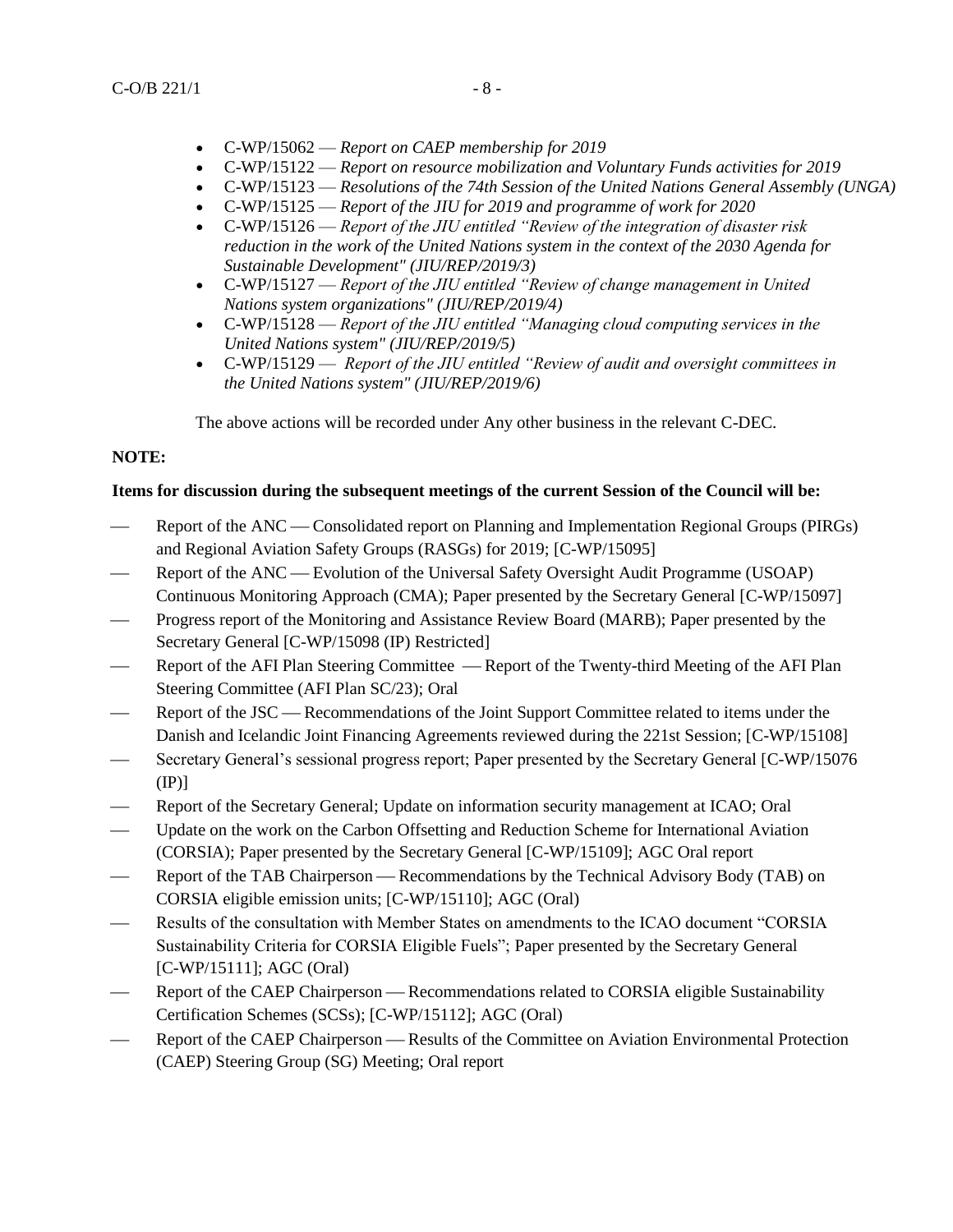- Negotiations with the European Civil Aviation Conference (ECAC) on transitional arrangements leading to the separation of ECAC from ICAO; Paper presented by the Secretary General [C-WP/15119]; WGGE (Oral)
- Revision of the Charter for EAO; Paper presented by the Secretary General [C-WP/15115]; WGGE (Oral)
- EAO Public Disclosure Policy; Paper presented by the Secretary General [C-WP/15116]; WGGE (Oral)
- Report of the ANC Adoption of Amendments 46 and 39 to Annex 6, Parts I and II, respectively; [C-WP/15082]
- Report of the ANC Adoption of Amendment 91 to Annex 10, Volume III; [C-WP/15094]
- $\equiv$  Report of the ANC  $\equiv$  Progress report on the implementation of the space weather information service; [C-WP/15096]
- Report of the ANC ANC Work Programme for the 216th Session; [C-WP/15100]
- Report of the President of the Council Accident involving Ukraine International Airlines flight 752 on 8 January 2020; Oral report
- International interests in mobile equipment (Aircraft equipment) CESAIR/9 and proposal by the Registrar of the International Registry; Paper presented by the Secretary General [C-WP/15118]
- $-$  High-level body with the industry; Paper presented by the Secretary General [C-WP/15090]; ANC (Oral); ISPG (Oral);
- ICAO Policy on Innovation; Paper presented by the Secretary General [C-WP/15091]; ANC (Oral); ISPG (Oral)
- Enhancing ICAO Communications with Industry and with the Public; ISPG Oral; WGGE (Oral)
- Report of the Chairperson, WGGE Enhancing the efficiency of the working methods of the Council and its subsidiary bodies; Oral report
- Progress report on implementation of the CART Report recommendations and related Secretariat action plan (*in continuation*); ATC Oral report
- COVID-19 related activities of the Secretariat; Paper presented by the Secretary General [C-WP/15079 (IP)]; ATC Oral report
- Trusted Communication Facility (TCF) for COVID 19 Recovery; Paper presented by the Secretary General [C-WP/15089]
- Settlement of Differences: the State of Qatar and the Arab Republic of Egypt, the Kingdom of Bahrain, the Kingdom of Saudi Arabia and the United Arab Emirates (2017) – Application (A); Paper presented by the Secretary General [C-WP/15121]
- Settlement of Differences: the State of Qatar and the Arab Republic of Egypt, the Kingdom of Bahrain and the United Arab Emirates (2017) – Application (B); Paper presented by the Secretary General [C-WP/15130]
- Report of the Secretary General Progress report on the negotiations regarding the Settlement of Differences: Brazil and the United States (2016); Oral report
- Report of the HRC Appointment of the Director, Bureau of Administration and Services; SG Memo
- EAO Report on the evaluation of TCB regional projects in Africa; Paper presented by the Secretary General [C-WP/15117 (IP)]; TCC (Oral)